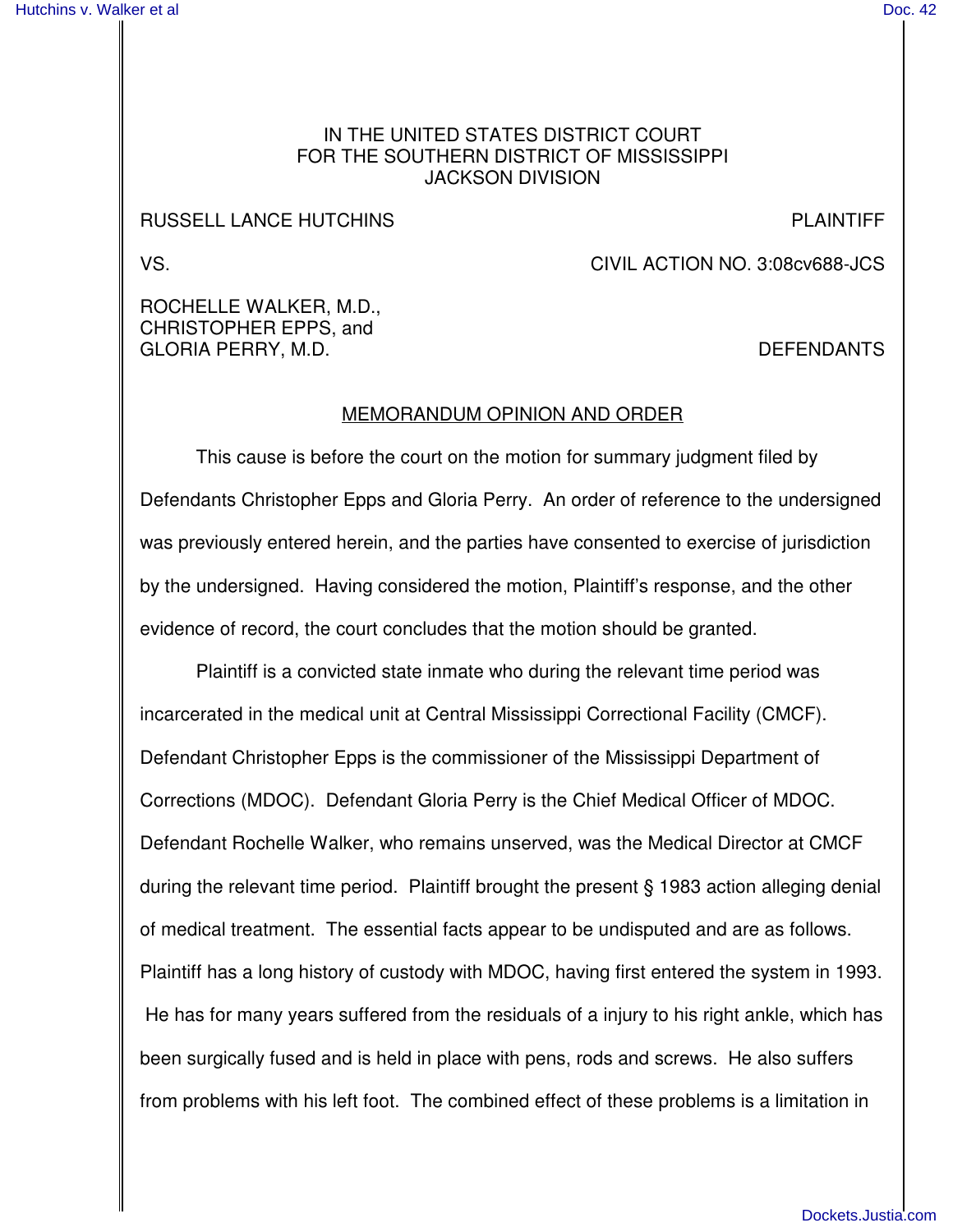his ability to walk and balance. Another result of these problems is that his right leg is approximately one and one-half inches shorter than his left. He has for some time worn orthopedic shoes, and he uses a cane for assistance. He also has in the past been classified as a Medical Class Three with a restriction that he be assigned to a bottom bunk. In April of 2007 he was released on Earned Release Supervision. At the time of his release, he was being housed at East Mississippi Correctional Facility (EMCF). While he was at EMCF, he was issued orthopedic shoes. Two months after his release, he violated the conditions of his release and returned to MDOC custody at CMCF. Upon entry into CMCF, his orthopedic shoes were seized as contraband, and he was issued tennis shoes. He was also given a Medical Class Two classification and was assigned to a top bunk. Plaintiff states that he filed numerous requests for medical attention in order to be issued orthopedic shoes and assigned to a bottom bunk, but to no avail. In April of 2008 Plaintiff filed a grievance through the prison's Administrative Remedy Program (ARP). He was denied relief at the first and second steps of the ARP process. His second-step response stated that according to Dr. Walker, in January of 2008, Plaintiff had been evaluated by a physician who indicated that Plaintiff did not meet the criteria for a bottom rack profile or a change in his medical classification. His third-step response was prepared and signed by Defendant Perry. Dr. Perry stated that Plaintiff's medical classification was being changed to Class Three with a bottom bunk restriction. However, no relief regarding orthopedic footwear was mentioned, apparently because, according to Dr. Perry's response, the health care providers at CMCF had not recommended that Plaintiff be sent to a specialist. After the filing of this lawsuit, Plaintiff was seen by a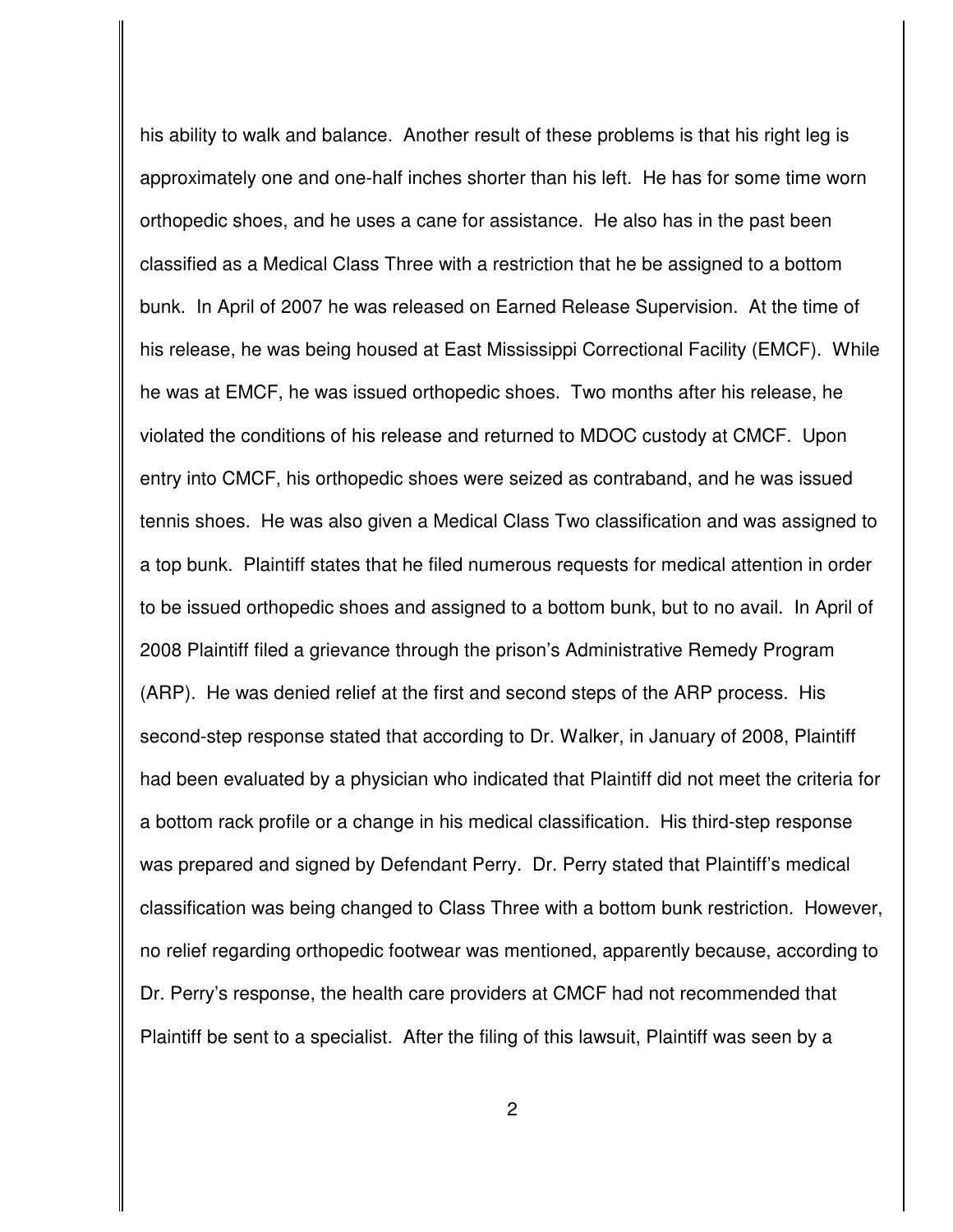specialist, and in June of 2009 he received corrective footwear.

Plaintiff initially sought injunctive relief in the form of issuance of orthopedic shoes and a bottom bunk restriction, as well as damages. However, his claims for injunctive relief are now moot. Plaintiff claims he is entitled to damages from Defendants for the pain and suffering he endured for the months he was forced to use a top bunk and for the year in which he did not have orthopedic shoes.

Where the wrong complained of is a denial of medical treatment, a prisoner must establish deliberate indifference to serious medical needs. *Varnado v. Lynaugh*, 920 F.2d 320, 321 (5th Cir. 1991); *see also Estelle v. Gamble*, 429 U.S. 97, 105 (1976). Proof of deliberate indifference requires the prisoner to show that the defendants "refused to treat him, ignored his complaints, intentionally treated him incorrectly, or engaged in any similar conduct that would clearly evince a wanton disregard for any serious medical needs." *Domino v. Texas Dep't of Criminal Justice*, 239 F.3d 725, 756 (5 th Cir. 2001). It may be the case that someone in the prison system should have attended sooner to Plaintiff's requests for assistance in obtaining a bottom bunk restriction and in being evaluated for orthopedic shoes. However, the evidence supporting Plaintiff's allegations does not establish that any of the three named Defendants were subjectively aware of a serious medical need to which they were intentionally or deliberately indifferent. There is no evidence that Defendant Epps was involved in any way with Plaintiff's medical treatment or medical classification. Dr. Perry's only involvement was to review Plaintiff's administrative grievance, and her response indicated that she reasonably relied upon the medical opinions of health care professionals at the facility where Plaintiff was housed in